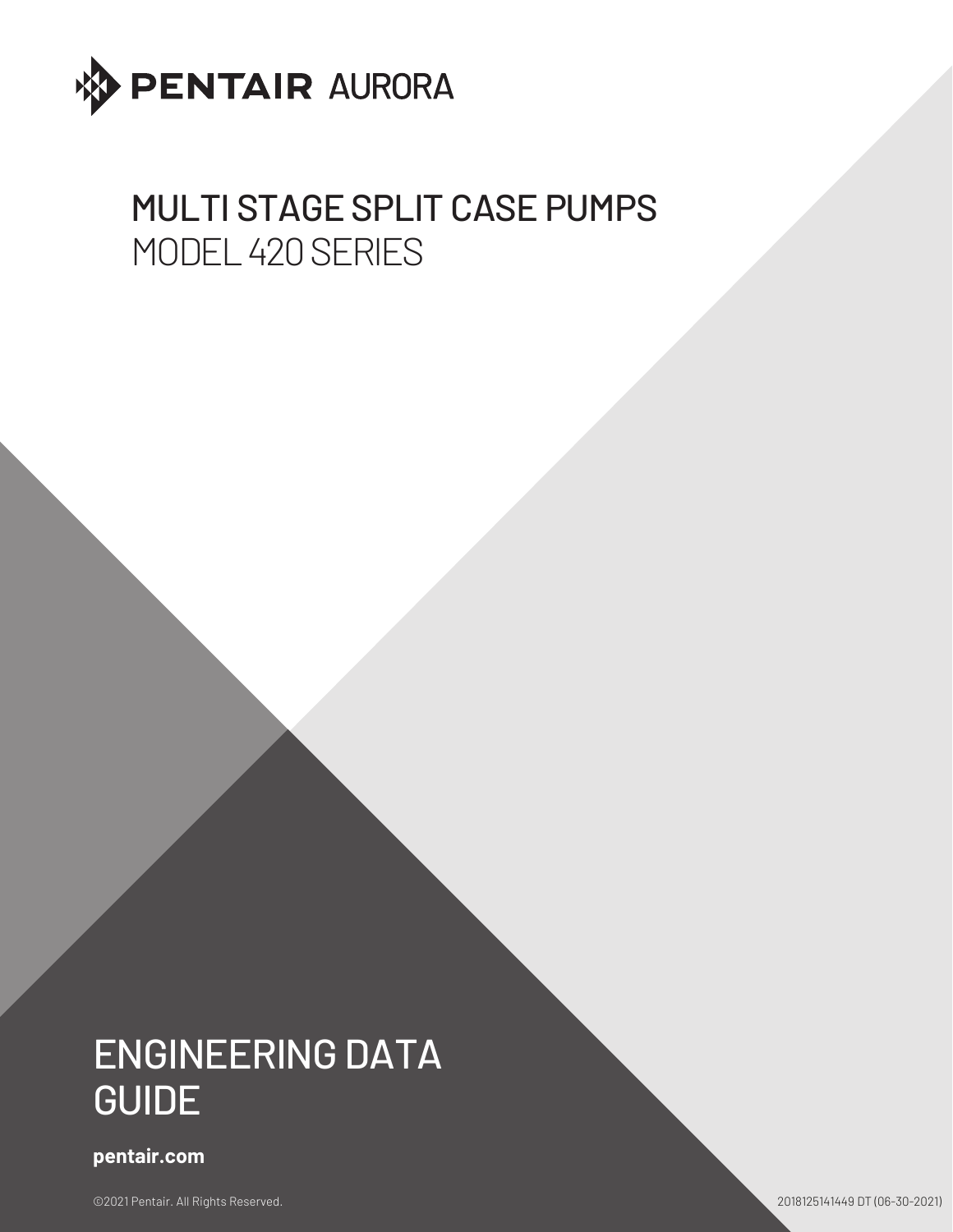### **TABLE OF CONTENTS**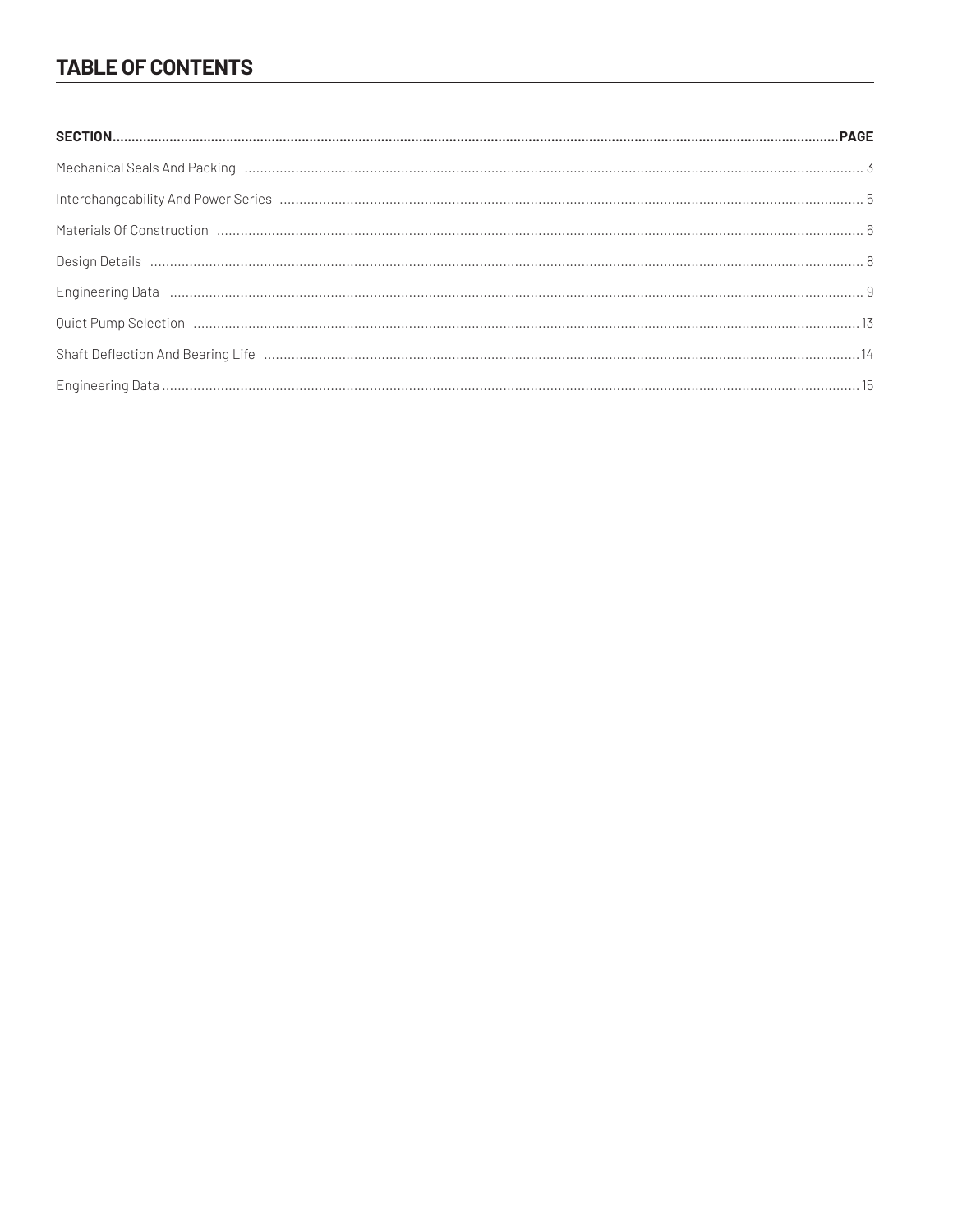Standard packing on horizontal pumps and the standard mechanical seals on vertical pumps are suitable for most applications. Special sealing arrangements may however, be required due to higher pressure or temperature requirements and the nature of the liquid to be pumped. Factory option seals are of high quality and supplied by leading mechanical seal manufacturers. Various seal arrangements and types that better suit your specific needs are available. Seal faces are carbon vs. Ni-Resist on standard seals and carbon vs. Tungsten carbide on high temperature seals. Corrosion resistant alloy metal parts and BunaN secondary sealing elements are provided. Various other metals are also available. Gland plates are cast iron and can be supplied in alternate materials. Recommendations and limitations are general. Specific selections can be offered only after rotating speeds, pressures, temperatures, type of equipment and liquid nature are known. The following illustrations describe the basic seal and packing options available. For options not shown refer to the factory. For quick reference for the type of seal best suited to your application, refer to the condensed information that heads each option. The following comments govern these recommendations:

1. PACKING Standard on Model 421. Not available on 423. PRESSURES (suction): Below atmospheric up to 250\* P.S.I.G. (Maximum pump limitation) A lantern ring is required on the first stage for suction lift applications. TEMPERATURES: From minus 100° F. up to 275° F.\* with high temperature packing, or 225° F. with standard packing.

LIQUIDS: All liquids that are compatible with graphited fiber packing. Other packings are available for special applications.

2. SINGLE - UNBALANCED Standard on Model 423. Optional on Model 421 .

PRESSSURES (suction): Below atmospheric up to 100 P.S.I.G. TEMPERATURES: From minus 100° F. up to 275° F. with high temperature seals, or 225° F. with standard seals. LIQUIDS: All liquids that are com patible with the seal materials of construction and with a specific gravity higher than .6.

3. SINGLE - BALANCED Optional on all Models. PRESSURES (suction): Up to 250 P.S.I.G. (Max. pump limit TEMPERATURES: Minus 100° F. up to 275° F. with high temperature seals, or 225° F. with standard seals. LIQUIDS: All that are compatible with the seal materials of construction and with a specific gravity of .6 or lower.

PRESSURES - The pressures referred to are those found at the pump suction. Most seal manufacturers recommend a flushing arrangement from the discharge to the stuffing box where '"below atmospheric pressure" is encountered. The 420 Series first stage stuffing box incorporates an internal bypass arrangement which permits flushing to the mechanical seal. External bypasses are available to both seal faces. An external bypass is standard on vertical pumps to the upper seal face.

TEMPERATURES - The temperature limitation of a mechanical seal is frequently determined by the shaft sealing material. The various elastomer "O" ring materials have varying temperature limits, depending upon the chemical and/or physical properties of the process fluid. Filled. \*TEFLON, shaft seal rings are available.

LIQUIDS - Due to varying degrees of resistance of various sealing compounds in different pumped liquids, the following mechanical seal sealing rings are available: BUNA-N, NEOPRENE, VITON, TEFLONt and other synthetic elastomers.

\*Teflon registered trademarks.

\*NOTE: Hardened stainless steel (450 minimum brinnel) shaft sleeves are available with this option and are required when the suction pressure is over 100 P.S.l.G. or when the temperature exceeds 225° F.

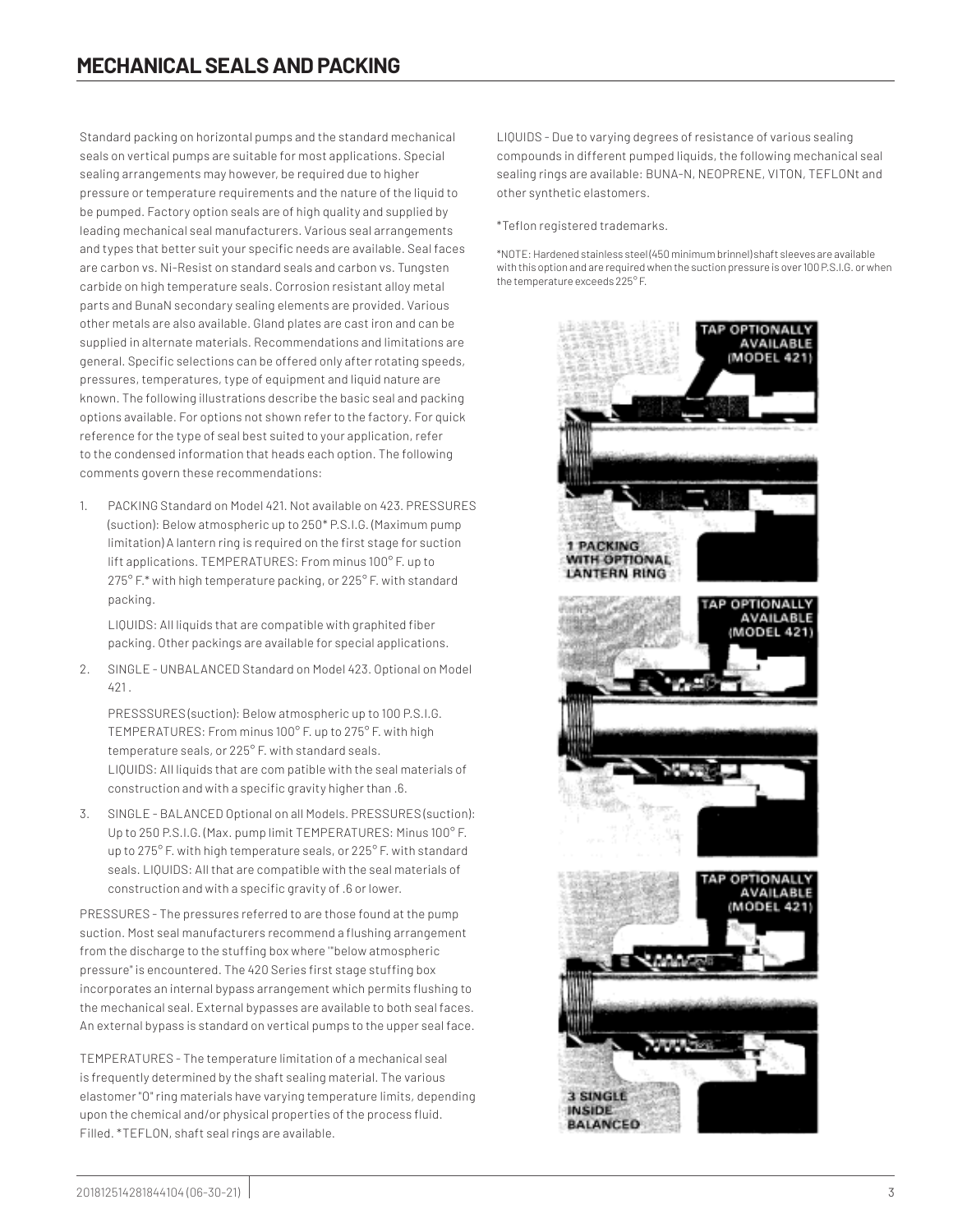Aurora models 421 and 423 were designed for maximum interchangeability. Each model is available in 9 different sizes, offering a model and size precisely fitted to the installation requirements. The 9 sizes are divided into 4 "power series".

Within each "power series" within each power series, all parts are completely interchangeable except for the impeller, casting and case wearig rings for either right hand or left hand rotation. See the illustration below for all details.



| <b>POWER SERIES</b>                      | PUMP SIZE EXAMPLE: 3 X 4 X 14 (3-DISCHARGE DIA.) (4-SUCTION DIA.) (14-APPROX. MAX. IMPELLER DIA.) |                          |                          |                          |                          |  |  |  |  |  |
|------------------------------------------|---------------------------------------------------------------------------------------------------|--------------------------|--------------------------|--------------------------|--------------------------|--|--|--|--|--|
| $\overline{2}$                           |                                                                                                   | 4Α                       |                          | <b>5A</b>                | 5                        |  |  |  |  |  |
| $2 \times 2 - 1/2 \times 12$ $\triangle$ | $3 \times 4 \times 14$ A                                                                          | $5 \times 5 \times 12^*$ | $5 \times 6 \times 15^*$ | $6 \times 6 \times 12^*$ | $6 \times 817$ A*        |  |  |  |  |  |
| $2 \times 2 - 1/2 \times 12B$            | $3 \times 4 \times 14B$                                                                           |                          |                          |                          | $6 \times 8 \times 17B*$ |  |  |  |  |  |
| $2 - 1/2 \times 3 \times 12$ A           | $4 \times 5 \times 15^{*}$                                                                        | *Model 421 Pumps Only    |                          |                          |                          |  |  |  |  |  |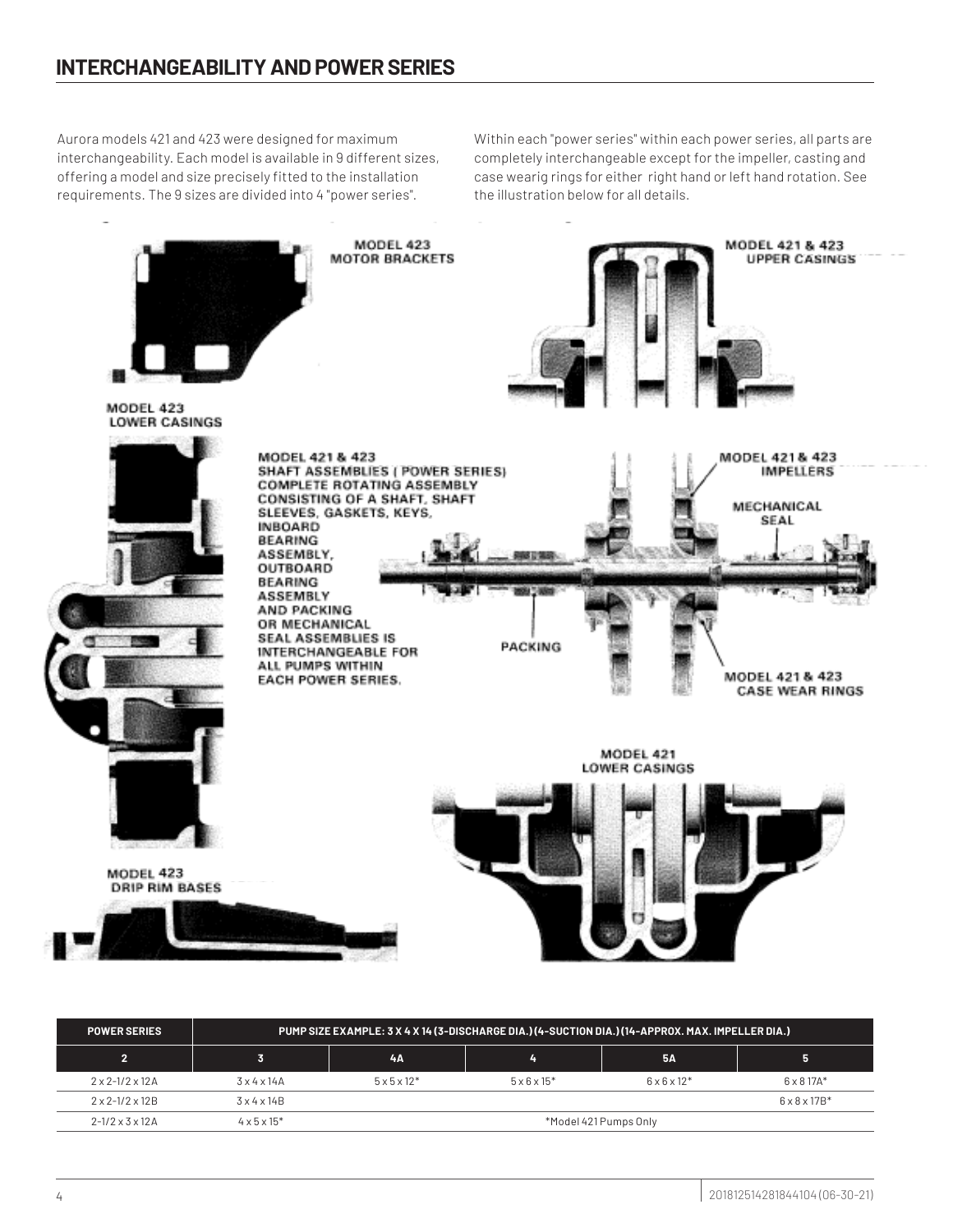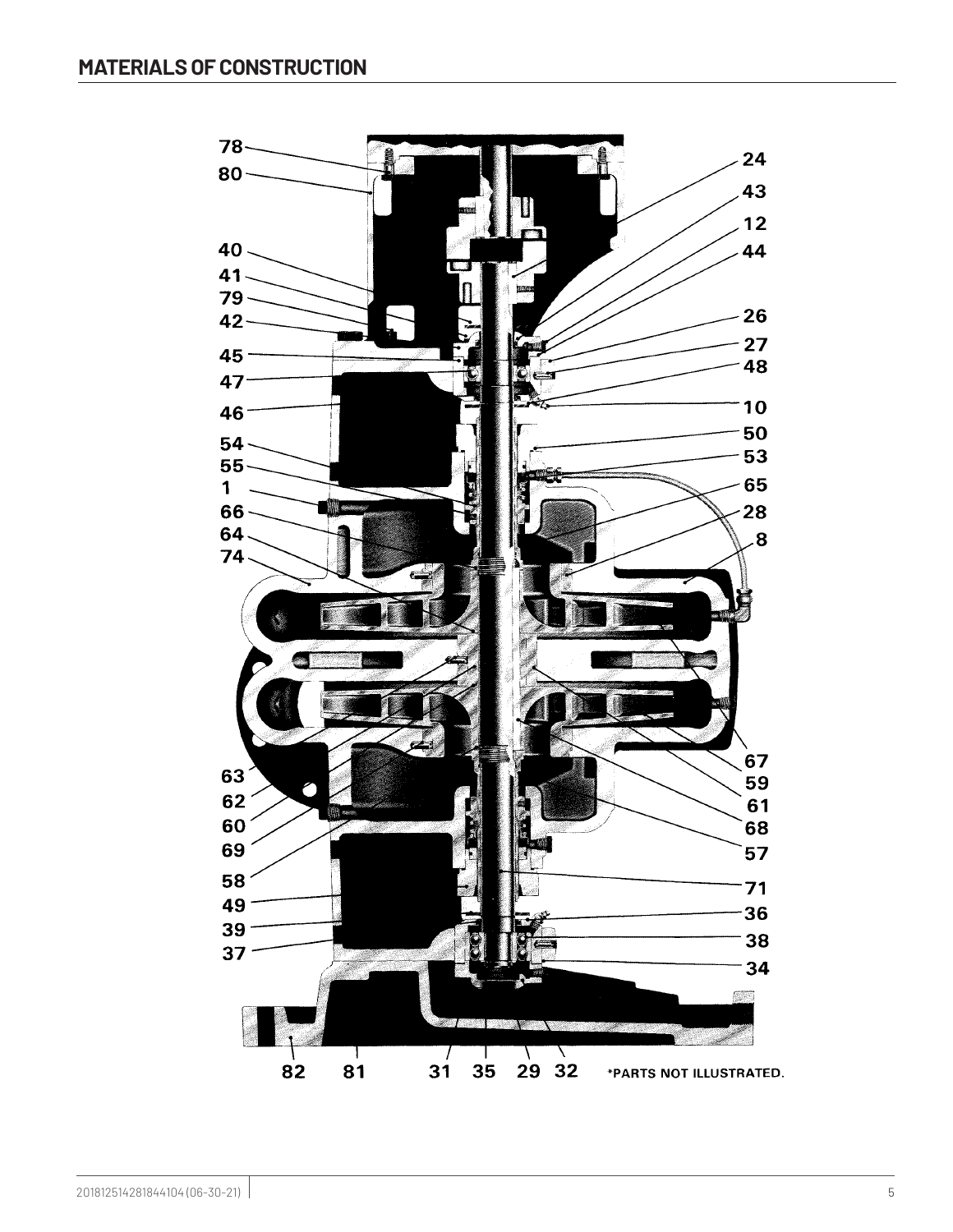## **MATERIALS OF CONSTRUCTION**

|                | <b>DESCRIP.</b>          | <b>PUMP CONSTRUCTION</b>                    |                                         |  |  |  |  |  |
|----------------|--------------------------|---------------------------------------------|-----------------------------------------|--|--|--|--|--|
| PC NO.         | (*NOTSHOWN)              | <b>BRONZE FITTED</b>                        | <b>ALL IRON</b>                         |  |  |  |  |  |
| 1              | Plug                     |                                             |                                         |  |  |  |  |  |
| $\overline{2}$ | *Plug                    | Mall. Iron A197                             | Mall. Iron A197                         |  |  |  |  |  |
| 6              | *Capscrew                |                                             |                                         |  |  |  |  |  |
| 7              | *Capscrew                | Steel SAE 2                                 | Steel SAE 2                             |  |  |  |  |  |
| 8              | Casing Half              | Cast Iron A48                               | Cast Iron A48                           |  |  |  |  |  |
| 9              | *Gasket                  |                                             | <b>Buna-N Treated Cellulose</b>         |  |  |  |  |  |
| 10             | Gr. Ftg.                 |                                             | Steel Zerk                              |  |  |  |  |  |
| 12<br>18       | Plug<br>*Nut             |                                             | Malleable Iron ASTM A197<br>Steel SAE 2 |  |  |  |  |  |
| 19             | *Washer                  | Bronze Wrought                              |                                         |  |  |  |  |  |
| 20             | *Gland Clamp             | Cad. Plated Steel                           | Cad. Plated Steel                       |  |  |  |  |  |
| 21             | *Gland                   | Cast Iron A48                               | Cast Iron A48                           |  |  |  |  |  |
| 22             | *Swing Bolt              | Cad. Plated Steel                           | Cad. Plated Steel                       |  |  |  |  |  |
| 23             | *Packing                 |                                             | Graphited Acrylic                       |  |  |  |  |  |
| 24             | Key                      |                                             | Steel Wrought                           |  |  |  |  |  |
| 25             | *Capscrew                | Steel SAE 2                                 | Steel SAE 2                             |  |  |  |  |  |
| 26<br>27       | Bearing Cap<br>Pin       | Cast Iron A48<br>Cad. Plated Steel          | Cast Iron A48<br>Cad. Plated Steel      |  |  |  |  |  |
| 28             | Case Ring                | Bronze ASTM B62                             | Cast Iron A48                           |  |  |  |  |  |
| 29             | Protector                |                                             | Steel Wrought                           |  |  |  |  |  |
| 31             | Capscrew                 |                                             | Steel SAE 2                             |  |  |  |  |  |
| 32             | Cart. Cap                |                                             | Cast Iron ASTM A48                      |  |  |  |  |  |
| 34             | Gasket                   |                                             | <b>Buna-N Treated Cellulose</b>         |  |  |  |  |  |
| 35             | Ret. Ring                |                                             | Spring Steel                            |  |  |  |  |  |
| 36             | Cartridge                |                                             | Cast Iron ASTM A48                      |  |  |  |  |  |
| 37<br>38       | Gr. Seal                 |                                             | Buna-N and Seal<br>Steel Commercial     |  |  |  |  |  |
| 39             | Bearing<br>Slinger       |                                             | Neoprene                                |  |  |  |  |  |
| 40             | Slinger                  |                                             | Neoprene                                |  |  |  |  |  |
| 41             | Capscrew                 |                                             | Steel SAE 2                             |  |  |  |  |  |
| 42             | Car. Cap                 |                                             | Cast Iron ASTM A48                      |  |  |  |  |  |
| 43             | Gr. Seal                 |                                             | Buna-N and Steel                        |  |  |  |  |  |
| 44             | Gasket                   |                                             | <b>Buna-N Treated Cellulose</b>         |  |  |  |  |  |
| 45             | Cartridge                |                                             | Cast Iron ASTM A48<br>Buna-N and Steel  |  |  |  |  |  |
| 46<br>47       | Gr. Seal<br>Bearing      |                                             | Steel Commercial                        |  |  |  |  |  |
| 48             | Slinger                  |                                             | Neoprene                                |  |  |  |  |  |
| 49             | Gland                    | Cast iron A48                               | Cast Iron A48                           |  |  |  |  |  |
| 50             | 0-Ring                   |                                             | Buna-N                                  |  |  |  |  |  |
| 52             | *Lantern Ring            | Bronze ASTM B62                             | Cast Iron A48                           |  |  |  |  |  |
| 53             | Seal                     | Stain. Stl.(1)                              | Stain. Stl.(1)                          |  |  |  |  |  |
| 54             | Collar                   | BronzeASTM B62                              | Cast Iron A48                           |  |  |  |  |  |
| 55<br>56       | Setscrew<br>*Bushing     | Stainless Steel AISI 316<br>Bronze ASTM B62 | Cast Iron A48                           |  |  |  |  |  |
| 57             | Sleeve                   | Bronze High Lead Tin                        | Stain. Stl. AISI 316                    |  |  |  |  |  |
| 58             | Gasket                   |                                             | DuPont TFE Coated Steel                 |  |  |  |  |  |
| 59             | Impeller                 | Bronze ASTM B584                            | Cast Iron A48                           |  |  |  |  |  |
| 60             | Gasket                   |                                             | Teflon DuPont                           |  |  |  |  |  |
| 61             | Bushing                  | Bronze ASTM B62-A4                          | Cast Iron A48                           |  |  |  |  |  |
| 62             | Sleeve                   |                                             |                                         |  |  |  |  |  |
| 63             | Pin                      | Cad. Plt. Steel                             | Cad. Plt. Steel                         |  |  |  |  |  |
| 64             | Gasket                   |                                             | Teflon DuPont                           |  |  |  |  |  |
| 65<br>66       | Sleeve<br>Gasket         | Bronze High Lead Tin                        | Stain. Stl. AISI 316<br>Teflon DuPont   |  |  |  |  |  |
| 67             | Impeller                 | Bronze B584                                 | Cast Iron A48                           |  |  |  |  |  |
| 68             | Key                      | Stain. Stl. AISI 416                        | Stain. Stl. AISI 416                    |  |  |  |  |  |
| 69             | Pin                      | Cad. Plt. Steel                             | Cad. Plt. Steel                         |  |  |  |  |  |
| 70             | *Imp. Ring               | Bronze B584                                 | Cast Iron A48                           |  |  |  |  |  |
| 71             | Shaft                    | Stl. AISI C1045                             | Stl. AISI C1045                         |  |  |  |  |  |
| 72             | *Pin                     | Cad. Plt. Steel                             | Cad/Plt. Steel                          |  |  |  |  |  |
| 73             | *Pin                     |                                             |                                         |  |  |  |  |  |
| 74             | Casing Half              | Cast Iron A48                               | Cast Iron A48<br>Steel Bronze Plated    |  |  |  |  |  |
| 75<br>76       | *Drive Scr<br>*Name Plt. |                                             | Stainless Steel AISI 303                |  |  |  |  |  |
| 78-79          | Capscrew                 |                                             | Steel SAE 2                             |  |  |  |  |  |
| 80             | Bracket                  |                                             | Cast Iron ASTM A48                      |  |  |  |  |  |
| 81             | Capscrew                 |                                             | Steel SAE 2                             |  |  |  |  |  |
| 82             | Base                     |                                             | Cast Iron ASTM A48                      |  |  |  |  |  |

\*All material specifications are in accordance with ASTM unless otherwise noted. (1) B30P66171(JC) (2) XP661C1 (JC) (3) AISI 416 chrome steel heat treated power series 6B-7.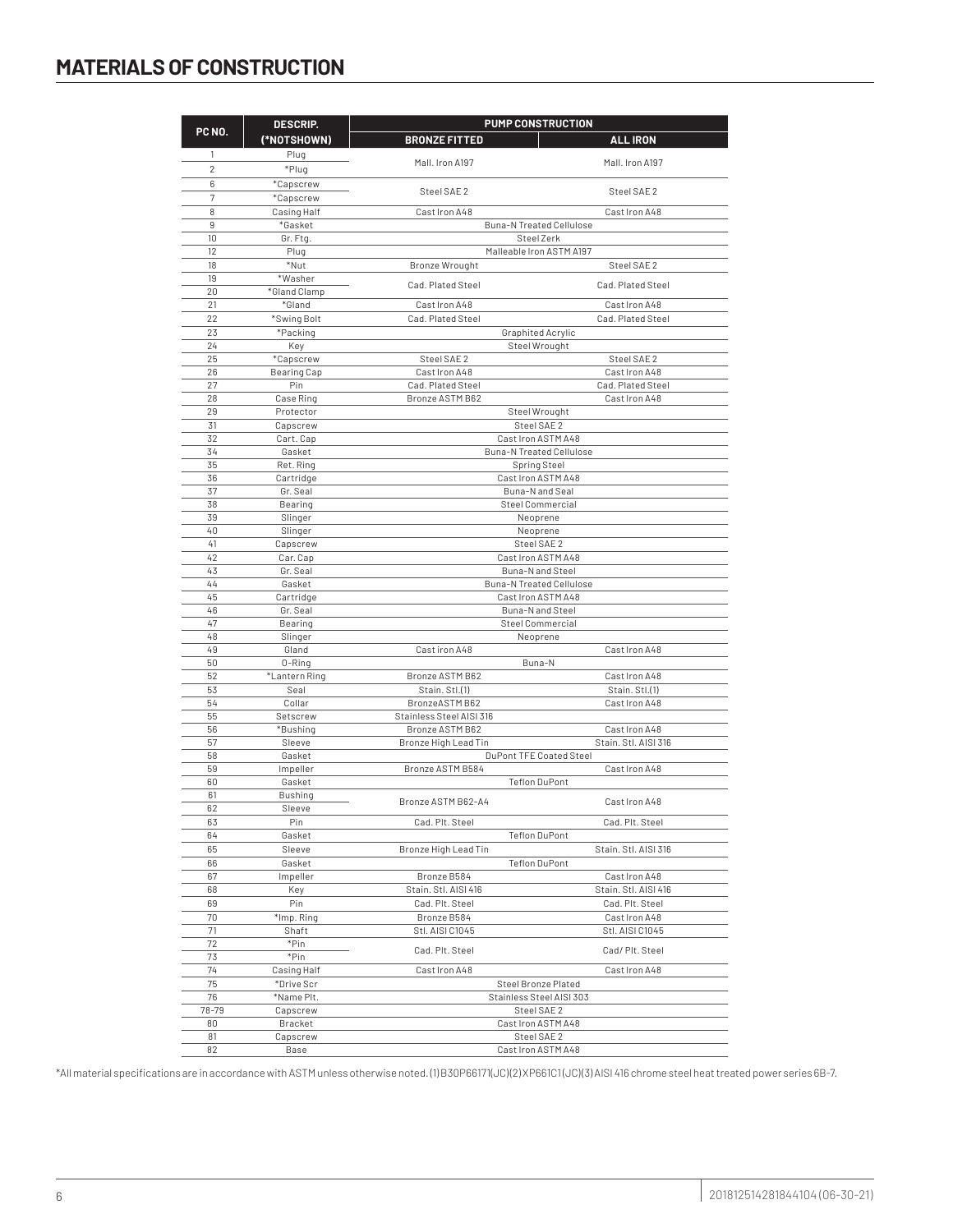10 EXTERNAL PIPING can be provided when it is necessary to filter and regulate the flow of liquid to the stuffing box. With this option, piping is provided from the pump discharge to both stuffing boxes. If the pumped liquid is not suitable for sealing purposes, the standard internal passages can be plugged and external piping from a water seal unit can be provided directly to the stuffing box or seal chamber. Lantern rings are required with this option on packed pumps.

11 MECHANICAL SEALS are available for special applications or hazardous service in single, balanced, and unbalanced designs. Packing with a lantern ring is available.

12 DOUBLE EXTENDED SHAFT option provides for dual drive applications such as an electric motor prime driver and stand-by diesel or internal combustion engine.

13 FLEXIBLE COUPLING is required between the pump and driver. It compensates for minor misalignment and reduces the transmission of vibration from the driver to the pump system. Clutch type couplings are available for the dual drive systems.

\*STANDARD PUMP: Available in Bronze Fitted. Optional in All Bronze, All Iron, or Stainless Steel. Special materials are qlso available.

- 1. Mechanical Seals.
- 2. Lantern Rings: Available for packed pumps only, provides lubrication under pressure to each stuffing box to extend packing life. An internal water seal passage provides the necessary lubricant from the pumped liquid.
- 3. Flushing Lines
- 4. Impeller Wearing Rings: Prevent rotational wear from occurring on the impeller and are easily replaced. The rings are press locked on the impeller.
- 5. Case Wearing Rings: Available in 316 Stainless Steel for longer life.
- 6. Shaft Sleeves: Minimum 450 Brinnel Hardened 440C Stainless Steel is recommended for abrasive applications on packed pumps only. Pumps with mechanical seals are available with 316 Stainless Steel sleeves.
- 7. Shaft Material: Standard pumps do not require alloy shafts as Teflon sealed shaft sleeves protect the shaft from corrosion. On severe applications 316 Stainless Steel shafting is available. Alloy shaft is recommended when inside balanced seals are specified.
- 8. Double Extended Shaft.
- 9. Vertical Pumps. Oil Lubrication: Recommended for special applications such as remote installations, etc. Available only in Model 421.
- 10. 250 PSI flangs: Suction and Discharge flanges machined to ASA flat face specifications. Special surface finishes such as raised face are available.
- 11. Petcock: Vents air manually from the upper casing during initial start up.
- 12. Vent Taps: Oversize taps are available in either /or the upper casing or suction chambers.
- 13. Bases: Available in cast iron with drip rim, formed steel or structural steel.
- 14. Abrasive Separators: Available with option 3 to prevent entrained abrasives from entering the stuffing boxes via the recirculation or water seal liquid.
- 15. Orifice By-Pass: Regulates a predetermined flow of liquid to the stuffing boxes where this is desired.
- 16. Gland Eyebolts And Nuts: For corrosive applications. Made of 316 Stainless Steel.
- 17. Bronze Packing Glands: For corrosive duty.
- 18. Engineering Tests: Several tests can be provided. (A) Certified Performance Test; (B) Certified Witness Performance Test; (C) Hydrostatic Test Submittal; (D) Vibration Test Submittal; (E) NPSH Test; (F) Witness NPSH Test.
- 19. Coupling Guard.
- 20. Double Row Inboard Bearing: Recommended for severe service such as direct drive with internal combustion engines. ADDITIONAL MODIFICATIONS are also available.

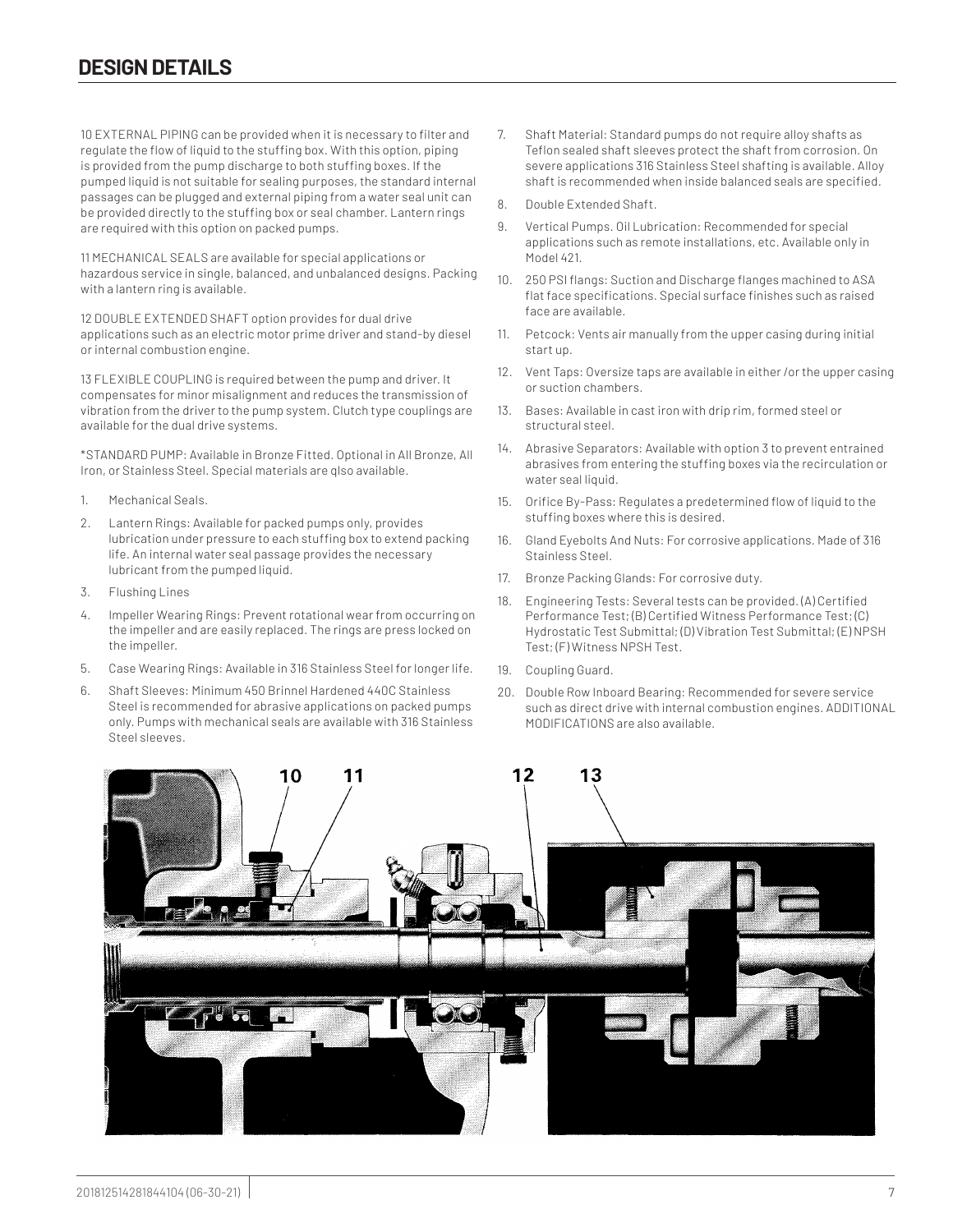MAXIMUM CASE WORKING PRESSURE is the sum of the differential pressure and the suction pressure. Table 2 indicates the maximum case working pressure for the 420 Series Split Case Pumps in various materials and at various operating temperatures. These maximum allowable pressures are based on wall thickness for the particular series of pumps, ratings for American Standard Flange Specifications, see Table 1, and take into account the material at various allowable application temperatures. EXTERNAL INERTIA OR FLY-WHEEL EFFECT is the Kinetic energy stored in the rotating assembly that must be overcome when the pump impeller is caused to rotate within the casing. This energy frequently must be calculated to determine the torque required to start, accelerate or decelerate the pump. If the acceleration is rapid, the torque may be several times greater than the torque required to run the pump at normal or constant speed. WR<sup>2</sup> values in LBS-FT<sup>2</sup> are provided for these calculations. See tables 3 thru 6.

#### WR<sup>2</sup> values given in tables are for bronze  $\ldots$  LB-FT2 impeller . . . . . .

**EXAMPLE 1:** Find WR<sup>2</sup> value for a 15" diameter  $5 \times 6 \times 15$  bronze fitted pump handling cold water. From chart the "WET" value for<br>a 15" diameter impeller ......

 $...$ .16.60 LB-FT<sup>2</sup> Add power series 4 rotating element<br>less impeller .09 LB-FT2

Total 16.69 LB-FT<sup>2</sup> **EXAMPLE 2:** Find WR<sup>2</sup> value for a 15" diameter<br> $5 \times 6 \times 15$  all iron pump handling 0.67 specific<br>gravity gasoline.

From chart select "DRY" value and correct for difference in materials.

 $Sp. Gr. cast iron \times 14.9 LB-FT<sup>2</sup> \ldots$  12.09 LB-FT<sup>2</sup>

Take difference ("WET"-"DRY") values and cor-

Add power series 4 rotating element less impeller .09 LB-FT2

Total 13.32 LB-FT2

BEARING LIFE is based on the radial and thrust loads imposed on the bearings at the specific operating head and suction pressure. The Split case pump is designed for two year minimum  $B_{10}$  life at the maximum recommended loads. Bearing life at any other point of greater capacity on the curves will greatly exceed the minimum life shown. Average bearing life is equal to five (5) times the minimum bearing life (note\*). SHAFT DEFLECTION is the consequence of the unbalanced hydraulic force acting inside the pump on the impeller and shaft in a radial direction. This unbalance occurs when the pump is operating away from its best efficiency point. At shut-off condition (zero flow) the unbalance is greatest and therefore the resultant radial load is maximum. Radial load and shaft deflection approach zero at the best efficiency point of the pump. 420 Series pumps are designed for a maximum deflection of .002" at the mechanical seal faces when operating at the maximum recommended differential pressure.

#### PROCEDURE FOR DETERMINING MAXIMUM SHAFT DEFLECTION AND MINIMUM BEARING LIFE.

1 Determine the proper Pump Size, approximate Shut-Off Head in feet Power Series number, and Speed from the range charts illustrated on page 3 of 420 Bulletin

2 From table 11 determine the Pump Size Factor based on Pump Size and R P M

3 On table 13, page 76, locate the correct Shut-Off Head in feet and read across to the proper Pump Size Factor and down to the applicable Power Series Note the Load Factor in the process Read to the scale on the left for the maximum Shaft Deflection value

4 From table 14, page 76, using the Load Factor from step 3 above read across to the correct Power Series number and down for the min Bearing Life in hours

NOTE: 1. One (1) year life is based on 8740 HOURS (continuous operation) 2. Additional bearing information can be found on page 76 3. Specific information on Bearing Life and shaft Deflection can be obtained from the factory

| <b>TABLE</b> | <b>MODEL 430</b><br><b>MODEL 420</b> |                             |      |                       |      |            |      | <b>TABLE</b>             |                                      | <b>MODEL 420</b> |      |            |                                                   |                          |              |                        |      |                        |            |                        |            |            |                        |             |                 |                         |             |
|--------------|--------------------------------------|-----------------------------|------|-----------------------|------|------------|------|--------------------------|--------------------------------------|------------------|------|------------|---------------------------------------------------|--------------------------|--------------|------------------------|------|------------------------|------------|------------------------|------------|------------|------------------------|-------------|-----------------|-------------------------|-------------|
|              |                                      | $1 - 1/2 \times 3 \times 9$ |      | $2 \times 4 \times 9$ |      |            |      |                          | 2x2-1/2x12A 2x2/1/2x12B 2-/1/2x3x12A |                  | 6    |            | $3 \times 4 \times 14$ A $3 \times 4 \times 14$ B |                          |              | $4 \times 5 \times 15$ |      | $5 \times 5 \times 12$ |            | $5 \times 6 \times 15$ |            |            | $6 \times 6 \times 12$ | 6 x 8 x 17A |                 | $6 \times 8 \times 17B$ |             |
| DIA          | DRY                                  | <b>WET</b>                  | DRY  | WET                   | DRY  | <b>WET</b> | DRY  | <b>WET</b>               | DRY WET                              |                  | DIA  | <b>DRY</b> | <b>WET</b>                                        | <b>DRY</b>               | <b>I</b> WET | DRY WET                |      | <b>DRY</b>             | WE1        | <b>DRY</b>             | <b>WET</b> | <b>DRY</b> | <b>WET</b>             | DRY         | WE <sub>1</sub> | <b>DRY</b>              | <b>IWET</b> |
| 12.0         |                                      |                             | ۰    |                       | 4.96 | 5.19       | 4.69 | 4.99                     | 4.53                                 | 4.88             | 17.0 | -          |                                                   | $\overline{\phantom{a}}$ |              |                        | -    | <b>RTF</b>             | <b>RTF</b> | -                      |            | <b>RTF</b> | <b>RTF</b>             | 26.6        | 30.3            | 25.0                    | 28.5        |
| 11.5         |                                      |                             |      |                       | 4.29 | 4.45       | 3.95 | 4.18                     | 3.65                                 | 3.92             | 16.5 | -          |                                                   | ۰                        |              |                        | -    | <b>RTF</b>             | <b>RTF</b> | -                      |            | <b>RTF</b> | <b>RTF</b>             | 22.6        | 25.5            | 21.6                    | 24.5        |
| 11.0         | -                                    |                             | -    |                       | 3.67 | 3.75       | 3.43 | 3.65                     | 2.98                                 | 3.20             | 16.0 | -          |                                                   | -                        | ÷            |                        | -    | <b>RTF</b>             | <b>RTF</b> | -                      |            | <b>RTF</b> | <b>RTF</b>             | 20.0        | 22.6            | 19.9                    | 22.6        |
| 10.5         |                                      |                             |      |                       | 2.97 | 3.04       | 2.91 | 3.10                     | 2.42                                 | 2.61             | 15.5 | -          |                                                   | -                        |              |                        | -    | <b>RTF</b>             | <b>RTF</b> | -                      |            | <b>RTF</b> | <b>RTF</b>             | 17.8        | 20.1            | 18.4                    | 120.9       |
| 10.0         |                                      |                             |      |                       | 2.52 | 2.61       | 2.44 | 2.58                     | 2.02                                 | 2.19             | 15.0 | -          |                                                   | -                        |              | 14.7                   | 16.4 | <b>RTF</b>             | <b>RTF</b> | 14.9                   | 16.6       | <b>RTF</b> | <b>RTF</b>             | 15.8        | 17.9            | 17.0                    | 19.3        |
| 9.5          |                                      |                             |      |                       | 2.08 | 2.16       | 1.94 | 2.06                     | 1.66                                 | 1.78             | 14.5 | -          |                                                   | 11.3                     | 12.3         | 12.5                   | 13.8 | <b>RTF</b>             | <b>RTF</b> | 13.5                   | 15.1       | -          | -                      | 14.5        | 16.2            | 15.7                    | 17.8        |
| 9.0          |                                      |                             |      |                       | 1.75 | 1.80       |      | $\overline{\phantom{0}}$ | 1.41                                 | 1.52             | 14.0 | 10.2       | 11.1                                              | 10.2                     | 11.2         | 10.8                   | 11.9 | <b>RTF</b>             | <b>RTF</b> | 12.2                   | 13.6       | -          | -                      | 13.1        | 14.7            | 14.5                    | 16.4        |
| 8.0          | 0.86                                 | 0.89                        | 1.02 | 1.08                  | 1.18 | 1.22       | -    | <u>. .</u>               | 0.99                                 | 1.06             | 12.0 | 5.65       | 6.10                                              | 5.80                     | 6.30         | 5.80                   | 6.25 |                        | -          | 7.24                   | 8.05       | -          | -                      |             | ۰               | 9.85                    | 11.0        |
| 7.0          | 0.58                                 | 0.60                        | 0.59 | 0.64                  | 0.79 | 0.81       | -    | $\overline{\phantom{a}}$ | 0.71                                 | 0.76             | 11.0 | 4.00       | 4.34                                              | 4.05                     | 4.40         |                        | -    |                        | -          | 5.55                   | 6.15       | -          | -                      |             | -               | 7.30 8.20               |             |
| 6.0          | 0.41                                 | 0.43                        | 0.28 | 0.31                  | 0.52 | 0.54       | -    | -                        | 0.48                                 | 0.51             | 10.0 | 2.72       | 2.94                                              | $\overline{\phantom{m}}$ | -            | -                      | -    | -                      | -          | -                      |            | -          | -                      |             |                 | -                       |             |
| 6.0          | 0.31                                 | 0.32                        | 0.11 | 0.13                  |      | -          |      | -                        |                                      |                  | 9.0  | 1.67       | 1.85                                              | -                        | -            | -                      | -    | -                      | -          | -                      |            | ۰          | -                      | -           |                 | -                       | -           |
| IWGT.        |                                      | 20#                         | 18#  |                       | 35#  |            | 34#  |                          | 33#                                  |                  | WGT  |            | 56#                                               | 56#                      |              |                        | 67#  | 40#                    |            |                        | 72#        |            | 42#                    |             | 100#            | 98#                     |             |

| <b>TABLE 1</b><br>PUMP<br><b>CASING</b> | PIPE<br><b>SIZE</b> | CODE              |        |   |   |
|-----------------------------------------|---------------------|-------------------|--------|---|---|
| <b>MATERIAL</b>                         | ANSI<br>SPEC.       | CLASSIFICATION    |        |   |   |
|                                         |                     | 125 PSI Flat Face | $1-12$ | А |   |
| Cast Iron<br>ASTM A48                   | B16.1               |                   | 14-24  | R |   |
|                                         |                     | 250 PSI Flat Face |        |   | c |
| Bronze                                  | B16.24              | 150 PSI Flat Face |        | Đ |   |
| ASTM B62                                |                     | 300 PSI Flat Face | All    | c |   |
| <b>Stainless</b><br>Steel               | B16.5               | 150 PSI Flat Face |        | E |   |
| ASTM A743<br>Grade CF8M                 |                     | 300 PSI Flat Face | All    | c |   |

Maximum Hydrostatic Pressure 11/2 times maximum case working pressure at 100°F



**EXAMPLE:** A model 420 Pump with a bronze cas-<br>ing has been selected for operating at a case<br>working pressure of 240 P.S.I.G. at 150°F, Enter<br>Table 2 at 150°F, and read upward to 240 P.S.I.G.<br>It is determined that the sel

| <b>TABLE 3</b><br><b>SPECIFIC GRAVITY OF COMMON METALS</b>                                      |                                  |                                                                                          |                         |                         |                         |  |                             |            |                      |              |  |
|-------------------------------------------------------------------------------------------------|----------------------------------|------------------------------------------------------------------------------------------|-------------------------|-------------------------|-------------------------|--|-----------------------------|------------|----------------------|--------------|--|
| TYPE<br><b>CAST</b><br><b>METAL</b><br><b>BRONZE</b>                                            |                                  |                                                                                          | CAST<br><b>IRON</b>     |                         |                         |  | CARBON<br>STEEL             |            | STAIN.<br>STEEL      |              |  |
| 8.86<br>SP.GR.                                                                                  |                                  |                                                                                          |                         | 7.20                    |                         |  | 7.84                        |            | 7.90                 |              |  |
| <b>TABLE 4</b><br>(† LESS IMPELLER)                                                             |                                  | <b>TABLE 9</b><br><b>TABLE 11 - PUMP</b><br><b>OUIET PUMP DATA</b><br><b>SIZE FACTOR</b> |                         |                         |                         |  |                             |            |                      |              |  |
| ₽UMP<br>SIZE                                                                                    | POWER<br>SERIES<br><b>SERIES</b> | ELEMENT<br>WR <sup>2</sup> ROT                                                           | MAX. IMP.<br>Dia.       | <b>MATER</b><br>요       | ÎM.<br>旨<br>들           |  | SPHERE<br>Dia,              | 98M<br>RPM | 露                    | 횶            |  |
| $2 \times 2 - 1/2 \times 12A$<br>$2 \times 2 - 1/2 \times 12B$<br>$2 - 1/2 \times 3 \times 12B$ | $\mathfrak z$                    | .025                                                                                     | 12.00<br>12.00<br>12.00 | 13.25<br>13.25<br>13.25 | 11.25<br>11.25<br>11.25 |  | 25<br>$\overline{31}$<br>25 | .50<br>.60 | .65<br>.70<br>.65    | .70          |  |
| 3x4x14A<br>$3 \times 4 \times 14B$<br>$4 \times 5 \times 15$                                    | 3                                | .060                                                                                     | 14.00<br>14.50<br>15.00 | 15.50<br>15.50<br>16.53 | 13.25<br>13.25<br>14.00 |  | .50<br>.43<br>.68           |            | 1.15<br>1.10<br>1.40 | 1.25<br>1.50 |  |
| 5x5x12                                                                                          | 4A                               | <b>RTF</b>                                                                               | 12.00                   | 13.13                   | 12.00                   |  | .70                         | <b>RTF</b> |                      |              |  |
| $5 \times 6 \times 16$                                                                          | 4                                | .099                                                                                     | 15.00                   | 16.56                   | 14.00                   |  | .68                         |            | 1.40                 | -            |  |
| $6 \times 6 \times 12$                                                                          | 5А                               | <b>RTF</b>                                                                               | 12.00                   | 13.13                   | 12.00                   |  | .70                         | <b>RTF</b> |                      | -            |  |
| $6 \times 6 \times 17$ A<br>$6 \times 8 \times 17B$                                             | 5                                | 210                                                                                      | 17.00<br>17.00          | 18.75<br>18.75          | 16.00<br>16.00          |  | .68<br>.81                  |            | 1.80<br>1.65         | 1.75         |  |
| $1 - 1/2 \times 3 \times 9$                                                                     | $\overline{\phantom{a}}$         | .025                                                                                     | 8.75                    | 9.50                    | 8.00                    |  | .25                         | .40        | .45                  |              |  |
| 2x4x9                                                                                           |                                  |                                                                                          | 8.62                    | 8.53                    | 8.00                    |  | $\overline{31}$             | 45         | 50                   |              |  |

| <b>TABLE 12</b> | <b>CHART</b><br>R.P.M. | <b>DESIRED</b><br><b>R.P.M.</b> | <b>MULTIPLY</b><br>LIFE BY |
|-----------------|------------------------|---------------------------------|----------------------------|
| <b>SPEED</b>    | 3500                   | 1750                            |                            |
| (R.P.M.)        | 3500                   | 1150                            |                            |
| <b>FACTORS</b>  | .750                   |                                 |                            |

| <b>TABLE 15</b>                 |                | <b>POWER SERIES</b> |                |                |  |  |  |  |  |
|---------------------------------|----------------|---------------------|----------------|----------------|--|--|--|--|--|
| DIMENSION & DESCRIPTION         | $\mathbf{Z}$   | 3.                  | 4              | 5.             |  |  |  |  |  |
| A - STUFFING BOX I.D.           | 2.43           | 2.81                | 3.06           | 3.43           |  |  |  |  |  |
| <b>B</b> --- STUFFING BOX DEPTH | $3 - 1/8$      | $\overline{3}$      | $3 - 1/2$      | $3 - 3/4$      |  |  |  |  |  |
| $C = 0.0$ . OF SLEEVE           | $1 - 1/2$      | $1 - 3/4$           | $\mathbf{Z}$   | $2 - 3/8$      |  |  |  |  |  |
| PKG. RINGS W/O LANT. RING       | $12^{\circ}$   | 10                  | 12             | 12             |  |  |  |  |  |
| PKG. RINGS W/LANT. RING         | 10             | 8                   | 10             | 10             |  |  |  |  |  |
| RING IN FRONT OF LANT.          | $\overline{2}$ | $\overline{2}$      | $\overline{2}$ | $\overline{2}$ |  |  |  |  |  |
| PACKING SIZE (SO.)              | 7/16           | 1/2                 | 1/2            | 1/2            |  |  |  |  |  |
| D - WIDTH OF LANT RING          | 5/8            | 5/8                 | 3/4            | 3/4            |  |  |  |  |  |
| E - NEAREST OBSTRUCTION         | 1.5/8          | $1 - 3/4$           | $1 - 3/4$      | 2              |  |  |  |  |  |
| F - DIA, OF MECH, SEAL SEAT     | $2 - 1/8$      | $2 - 1/2$           | 2.3/4          | $3 - 1/4$      |  |  |  |  |  |
| G - LENGTH OF MECH. SEAL        | 1.9/16         | 1.7/8               | $\overline{2}$ | 2.3/8          |  |  |  |  |  |
| J  SHAFT DIA. AT IMPELLER       | $1 - 3/8$      | 1.5/8               | $1 - 7/8$      | $2 - 1/8$      |  |  |  |  |  |
| K - SHAFT DIA. AT SLEEVE        | 1.1/4          | $1 - 1/2$           | 1.3/4          | -2             |  |  |  |  |  |
| L --- SHAFT DIA, AT CLPG. END   | $1 - 1/8$      | 1.3/8               | $1 - 1/2$      | 1.3/4          |  |  |  |  |  |
| MAX. DEFL. @ SEAL FACE          | .002           | .002                | 002            | .002           |  |  |  |  |  |
| INBOARD BEARING NO.             | 206            | 207                 | 208            | 309            |  |  |  |  |  |
| OUTBOARD BEARING NO.            | 5305           | 5306                | 5307           | 5309           |  |  |  |  |  |
| M - BEARING CENTERS             | 20 3/4         | $24 - 1/2$          | 27.3/8         | 30             |  |  |  |  |  |
| MIN. BEARING LIFE*              | 6 YR.          | 6 YR                | 6 YR           | 6 YR.          |  |  |  |  |  |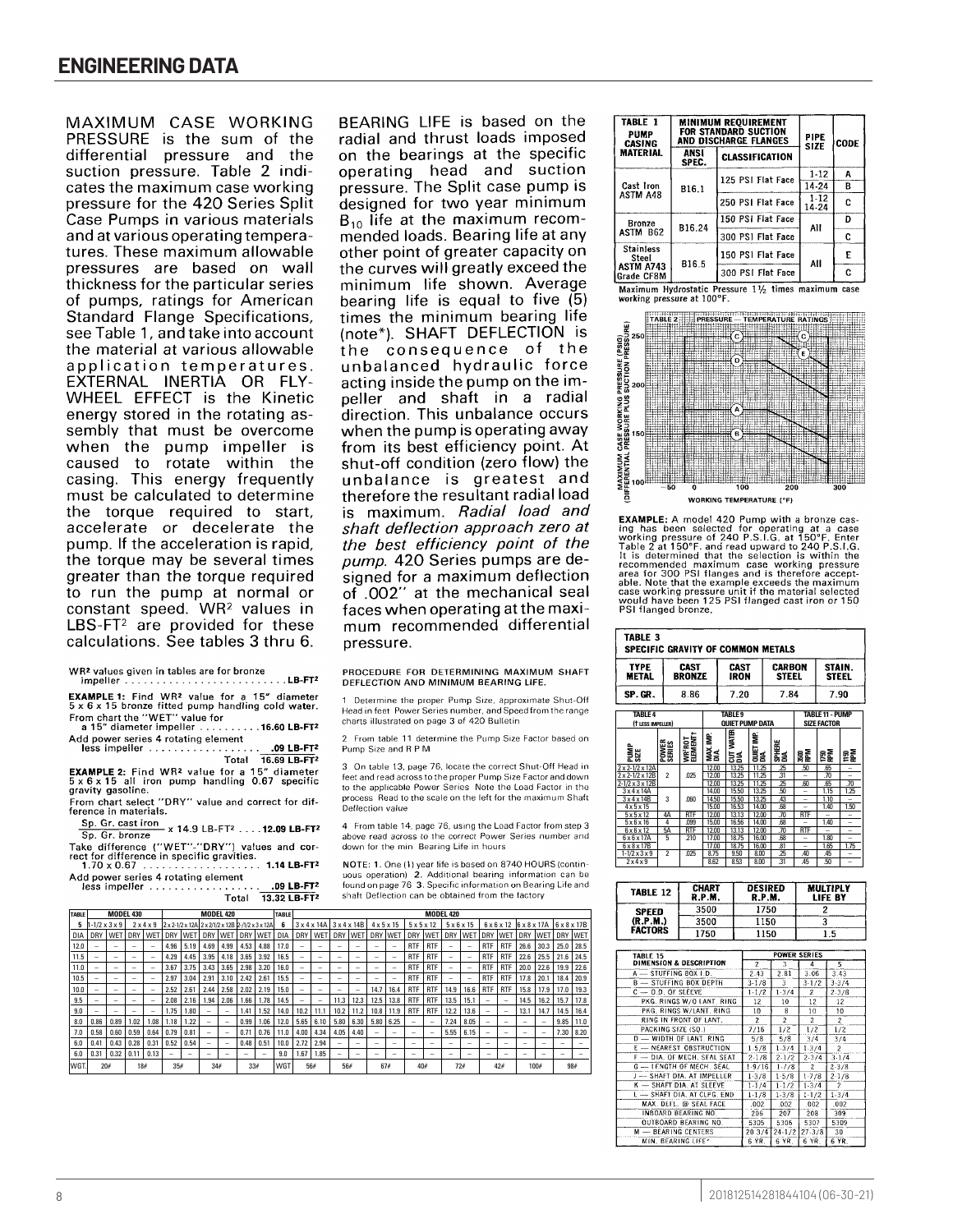QUIET PUMP operation is always desirable and sometimes essential. One of the most important factors for noise control in a pumping installation is the correct selection of a pumping unit for the system. To insure that the pump will run quietly, it should be selected so that it will operate as close as possible to the best efficiency point. At this point the hydraulic shock within the pump is at a minimum since the flow angle of the fluid from the tip of the impeller is correct for the casing design. Every pump is designed for the best efficiency point and operation at any other point on the characteristic curves is a compromise. The amount of turbulence on either side of the best efficiency point increases as the point of operation is moved along the curve from the maximum efficiency. Therefore, the greater the turbulence, the greater the noise generated. Hydraulic shock is also a factor if the periphery of the impeller passes too close to the cutwater. If the ratio of the impeller diameter to the cutwater diameter in centrifugal pumps is greater than 0.92, the pump is likely to be hydraulically noisy. In such instances the hydraulic pulses are actually differential pressures that occur when the impeller vanes pass the cutwater. Cutwater ratios of 0.9 to 9.5 are typical; however, significantly lower noise levels are achieved in pumps designed with a ratio of 0. 7 to 0. 75. Although there is an optimum gap for pump efficiency, increases of only 3%-5% may be realized by using the optimum. A cutwater ratio of 0.85 is commonly specified by practicing engineers, thereby realizing a minimum reduction in pump efficiency with a mean reduction in noise level. Table 9 offers recommended quiet impeller diameter at 85% cutwater ratio. See Aurora Pump for details.

The charts reflect the worst possible conditions at pump shutoff. The effect from the impeller, shaft sleeves, wearing rings and packing will reduce the amount of deflection.